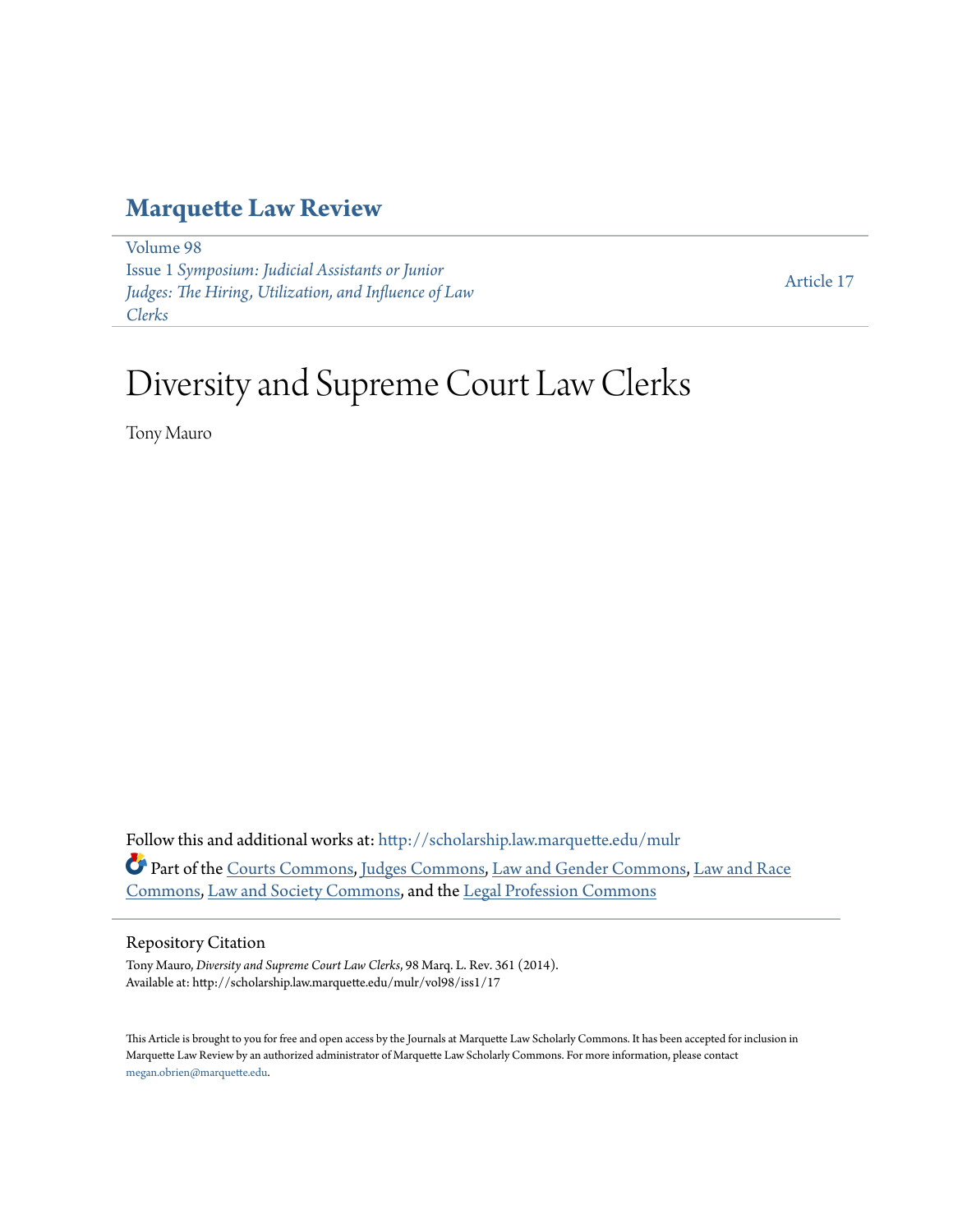### **DIVERSITY AND SUPREME COURT LAW CLERKS**

#### BY TONY MAURO\*

The topic of this conference is near and dear to my heart. The power and influence of Supreme Court law clerks has been a journalistic interest of mine since I first started covering the Supreme Court in 1979. That is not long after the publication of *The Brethren*—which itself highlighted the importance of the clerks.<sup>1</sup>

The more I learned about the Supreme Court, the more fascinated I became with the role of law clerks, easily among the most important and least visible young—or mainly young—lawyers in the country.

I decided to explore the subject more deeply in the late 1990s and took about five months to research the subject and talk to former clerks from Kenneth Starr to Ronald Klain, Laura Ingraham to John Paul Stevens.

In addition to the power and influence of the law clerks, I was struck by how few clerks were women or minorities, or so it seemed. As I delved into the subject, nothing shook my impression that, to an overwhelming degree, it was white males who were capturing this brass ring, winning this almost guaranteed ticket to the upper echelons of the legal profession. But I wanted to be sure my speculation was accurate, so I embarked on the first demographic census ever of Supreme Court law clerks. What kind of people were helping decide which cases the Court would grant and helping Justices write their opinions?

Just as importantly, I wanted to assess the impact of the gender, racial, and ethnic make-up of the clerks; what perspectives might the Justices be missing if they were hiring mainly white males as clerks? For example, as far as I have been able to find out, there has never been a Native American law clerk at the Supreme Court. The Court often

<sup>\*</sup> Tony Mauro is Supreme Court correspondent for *The National Law Journal*. This Essay is based on remarks he gave at Marquette University Law School's conference, *Judicial Assistants or Junior Judges: The Hiring, Utilization, and Influence of Law Clerks*, held on April 11–12, 2014.

<sup>1.</sup> *See generally* BOB WOODWARD & SCOTT ARMSTRONG, THE BRETHREN: INSIDE THE SUPREME COURT (1979).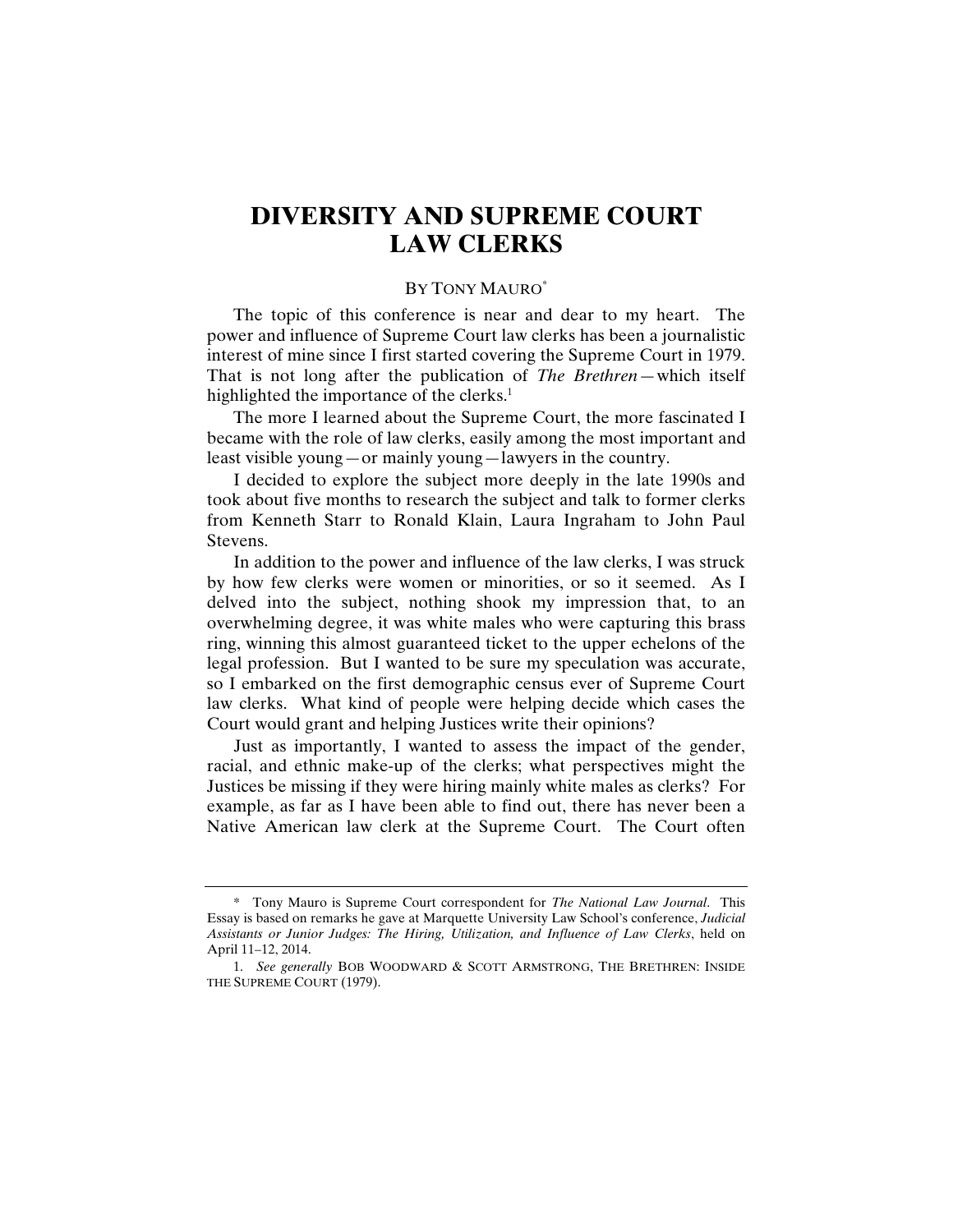rules on issues of importance to that segment of the population—and often against those interests.

There had been some studies about the number of female clerks which is somewhat easier, since the Court publishes the first and last names of the law clerks each year and you can generally tell the gender of the clerks from that information. But the Court does not track or publicize any other demographic and is not required to do so, as far as I could tell.

So I undertook the unpleasant task of asking former clerks what their racial backgrounds were, or I asked former clerks to recall their fellow clerks and give me this information. It was not easy, and there were some I called who objected to the whole endeavor of headcounting by race or ethnicity. Some hung up on me. But there was and is no other way to obtain this data.

But we finally compiled reliable information about the demographics of all 394 of the clerks hired by all of the Justices then on the Court during their entire tenures. The numbers were dramatic. This excerpt from the article, which was first published March 13, 1998, tells the story of the numbers and hints at the impact:

A first-ever demographic profile of the Supreme Court law clerks finds that fewer than 2% of the 394 clerks hired by the current justices during their respective tenures were African-American, and even fewer were Hispanic. About 5% were Asian. Women represent an increasing proportion of clerks, but they still amount to only one-fourth of the total.

Four of the nine justices—Chief Justice William Rehnquist and Justices Anthony Kennedy, Antonin Scalia and David Souter—never have hired a black law clerk. Rehnquist has hired 79 clerks since joining the Supreme Court in 1972, none of them black and only 11 female.

The statistics tell a stark story: Even though more than 40% of law school graduates now are women and nearly 20% are minorities, they largely have been bypassed for the most prestigious work a young lawyer could have. As a result, law clerks' powerful dual jobs of screening cases and drafting opinions—which often have dramatic effect on race and gender relations, among many other issues—remain mostly in the hands of white men.

"A case that doesn't look important to a white male clerk from the Northeast may be important to a woman from California," says Catawba College professor Martha Swann, who

. . . .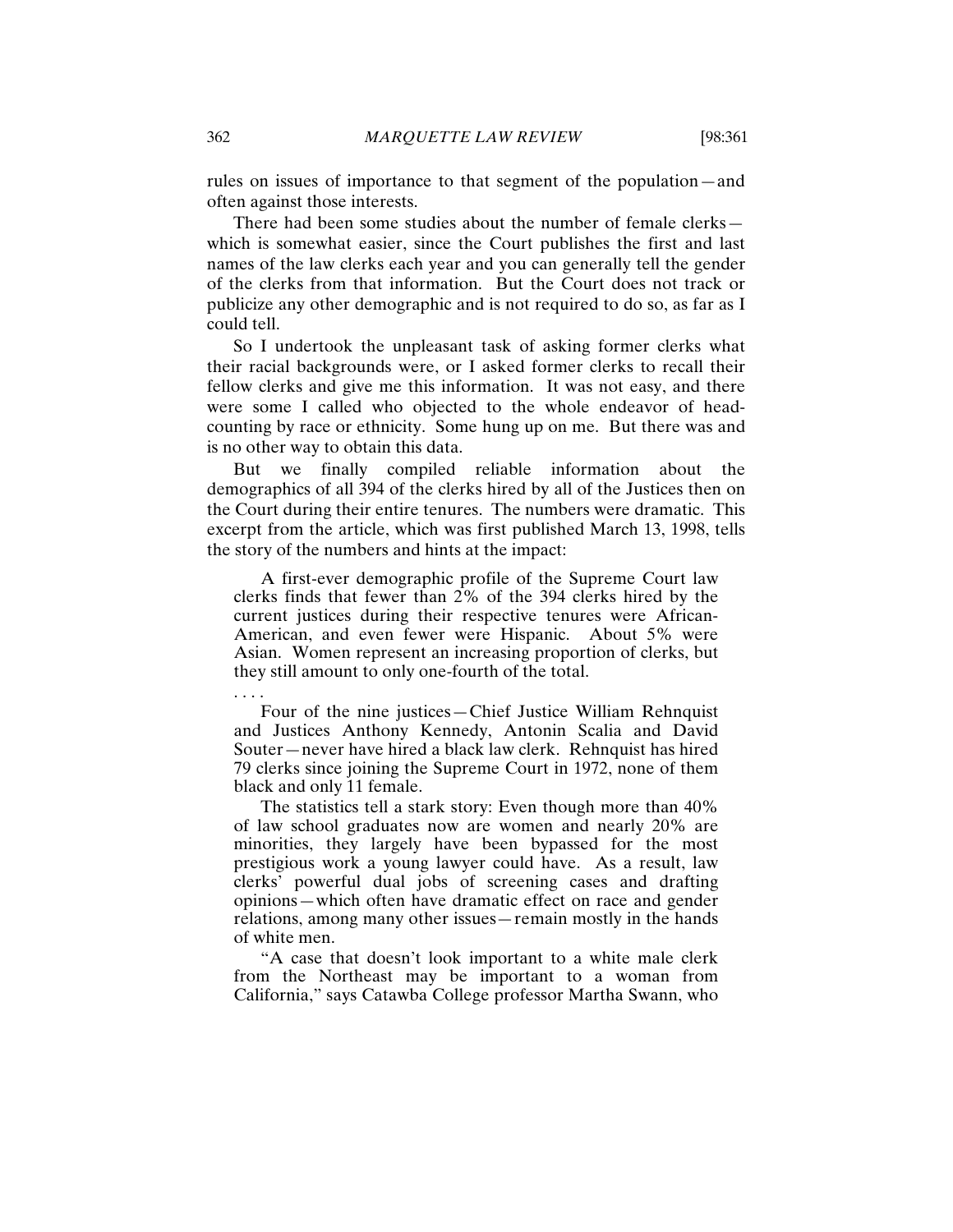has studied the court's clerk hiring process. "If you have all white males from Harvard as clerks, they won't intentionally be biased, but they will be."

"It's like a closed shop. The concept of fair representation has not taken hold at the Supreme Court," says Howard University law professor J. Clay Smith Jr., author of a history of black lawyers in America. "That job is a ticket to a lot of things—wealth, academia, elite government jobs—and you don't get that job if you're not part of the club."

In fact, the number of women and minorities among Supreme Court clerks is low enough that if the court were a company, the statistics alone would prove illegal discrimination, says Stetson University law professor Mark Brown, who once worked at the court and has studied the gender breakdown of law clerks.

"Clerks are (the justices') emissaries to the world," Brown says. "People of different backgrounds bring in some different thinking for the justices. If they are all white males, you just perpetuate the dominance of males in the legal profession."2

The stories caused a bit of a stir and some, including other reporters on the Supreme Court beat, thought the stories were unfair to the Justices. They said I had implied that the Justices were racists, when in fact they were merely victims of the lack of diversity in the supply chain—the feeder judge system that brings potential candidates for clerkships to the Justices' attention.

In fact, I had not implied that the Justices were racist, and I wrote about the mainly white and male law clerk pipeline. And yes, there were many pieces to the puzzle of why so few women and minorities were Supreme Court law clerks. For whatever reason, the number of minorities in the upper ranks of the student body at Harvard and many of the other prime feeder schools was very low. Academic officials pointed the finger of blame further down the pipeline, to colleges and public schools.

In addition, the few minority students who were in that upper tier had many opportunities other than first clerking for an appeals court judge at low pay and then taking a seven-day-a-week job at the Supreme Court for low pay for a year—even though it held many rewards later on.

<sup>2.</sup> Tony Mauro, *Corps of Clerks Lacking in Diversity*, USA TODAY, Mar. 13, 1998, at 12A.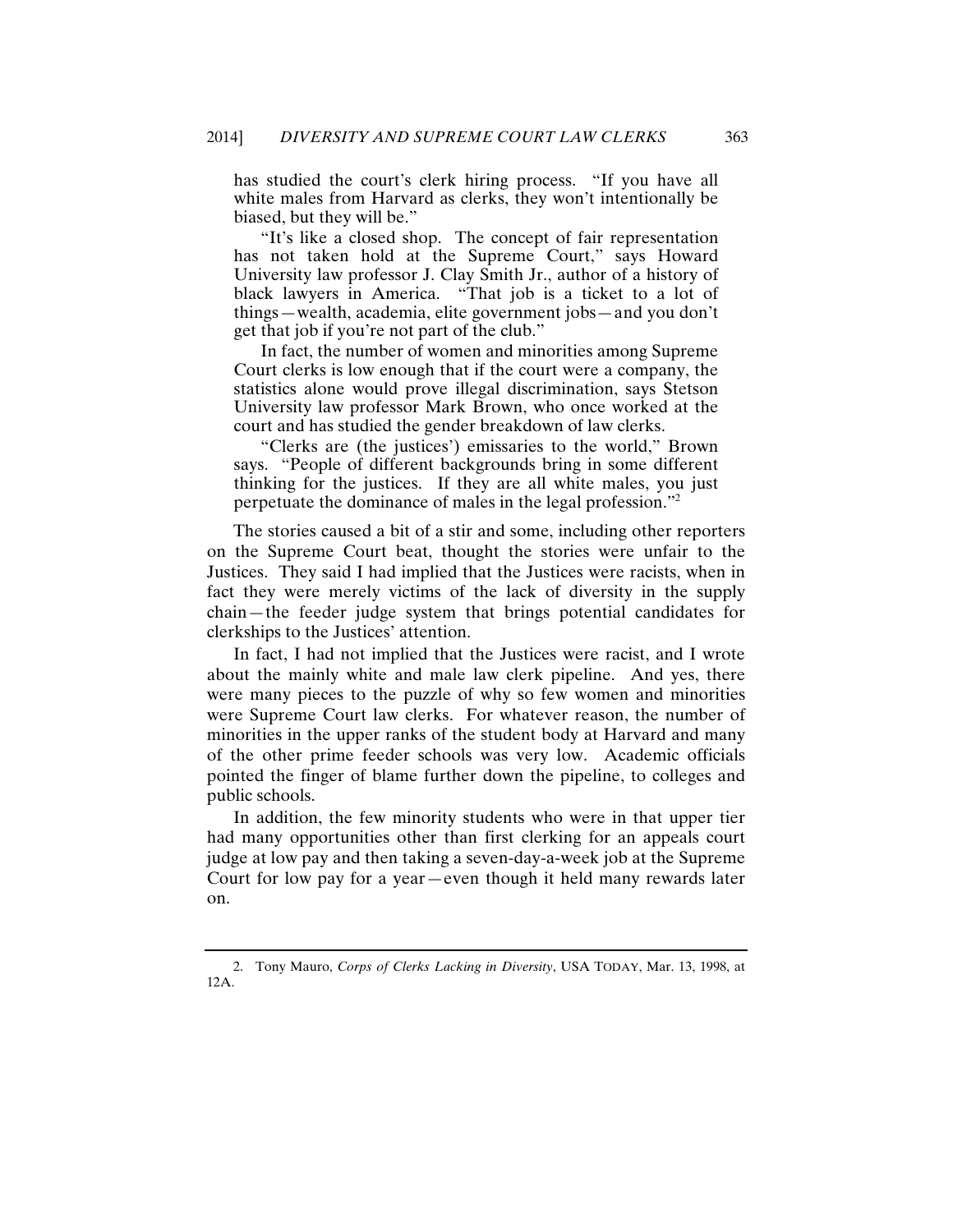As an example, during my research several people at Harvard told me about the African-American student a few years earlier who "got away"—a top student who would have been a great law clerk but turned it down in favor of other opportunities.

In 2008, I checked back with some of those sources and found out from retired Judge Abner Mikva and Harvard law professor Laurence Tribe that the Supreme Court clerk candidate who "got away" was a student named Barack Obama. He turned down a clerkship with Judge Mikva that would have easily turned into a Supreme Court clerkship. Instead, Obama chose to return to Chicago in pursuit of a different career path.

So there were a lot of reasons why it was difficult to hire enough minority law clerks to come close to matching the demographics of the United States.

But I felt then, and I still feel now, that that analysis lets the Justices off the hook a little too easily. They have enormous power in clerk hiring, as in every other aspect of their work. I am quite sure that if the Justices took a look at the list of clerk candidates that their feeder judges and friends in academia submit to them and said, "This is not acceptable. I want to see more women and minorities on the list," the feeder judges would snap to attention and give the Justices what they wanted—highly qualified women and minorities. Over time, the whole pipeline would become sensitized.

So, what has happened since 1998? One Justice told me, off the record, that the controversy did open a lot of eyes on the Court and in the clerk "pipeline." I tracked the demographics for several more years and there were occasional spikes in the number of minority law clerks, but not really a consistent trend. There were still years the number of African-American clerks was one or zero.

I have embarked on an updated survey of the demographics of the law clerks of the Roberts Court. At the time of the publication deadline for this issue of *Marquette Law Review*, I had not finished the tally.

I can report some general findings, however, from looking at the clerks for the last few years.

The percentage of clerks who are women has gone from about onequarter to one-third. Of the 342 law clerks employed by the Justices of the Roberts Court, 111 were female. Fifty-seven percent of the clerks hired by the four female Justices who served during the Roberts Court were male, while seventy-two percent of the clerks hired by male Justices were male.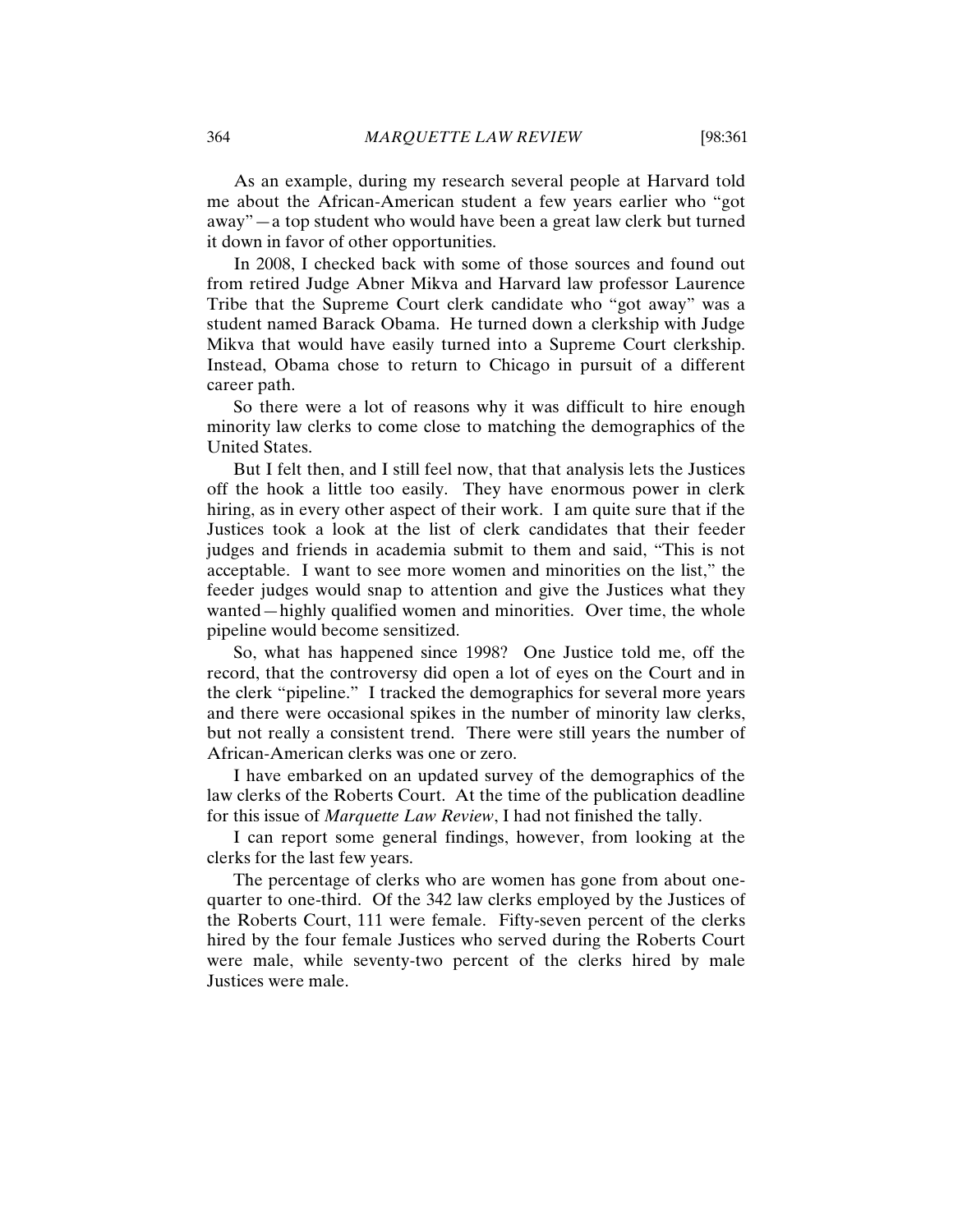But the number of minority clerks, especially those who are not of Asian heritage, still appears to be low.

Another trend of interest: an uptick in the hiring of clerks who have had law firm, Executive Branch, and other experiences before coming to the Court. The typical sequence had been law school, followed by an appeals court clerkship and then followed immediately by clerking at the Supreme Court, without any work experience in between.

Ever since the 1998 articles, members of Congress have routinely asked about the demographics of the law clerks during annual or nearly annual Supreme Court budget hearings.3

The reflexive answer from the Justices has typically been some variation of "I can't afford to take a risk. My clerks need to hit the ground running." That somehow is supposed to explain why the Justices draw from the ranks of white males from Harvard or Yale when hiring clerks. It implies, inappropriately, that hiring minorities is risky business.

Even if one were to credit the "risky business" excuse, the books about Supreme Court clerks through history by Todd Peppers and Artemus Ward have shown that Justices have taken risks with white males for a long time.<sup>4</sup> Southern Justices often favored graduates of southern law schools, and some Justices would hire sons of friends, sight unseen. Sometimes they worked out, sometimes not. But the Court did not crumble, and the Justices were able to do their work.

It could be argued that the job of Supreme Court law clerk has become more important and more intense in recent decades, even though the Court's caseload has significantly decreased. So the "hit the ground running" factor may well be more prominent in the minds of current Justices than in the more relaxed past.

But again, it is hard to view that as a credible reason for not hiring minority law clerks. I still believe that Justices could set the tone and set

<sup>3.</sup> *E.g.*, *Financial Services and General Government Appropriations for 2014: Hearing Before the Subcomm. on Fin. Servs. & Gen. Gov't Appropriations of the H. Comm. on Appropriations*, 113th Cong. 27–28 (2013) (statements of Anthony Kennedy and Steven Breyer, Associate Justices, Supreme Court of the United States), *available at*  http://www.gpo.gov/fdsys/pkg/CHRG-113hhrg80953/pdf/CHRG-113hhrg80953.pdf, *archived at* http://perma.cc/AN68-EJMZ.

<sup>4.</sup> TODD C. PEPPERS, COURTIERS OF THE MARBLE PALACE: THE RISE AND INFLUENCE OF THE SUPREME COURT LAW CLERK 20–21 (2006); ARTEMUS WARD & DAVID L. WEIDEN, SORCERERS' APPRENTICES: 100 YEARS OF LAW CLERKS AT THE UNITED STATES SUPREME COURT 87–93 (2006).